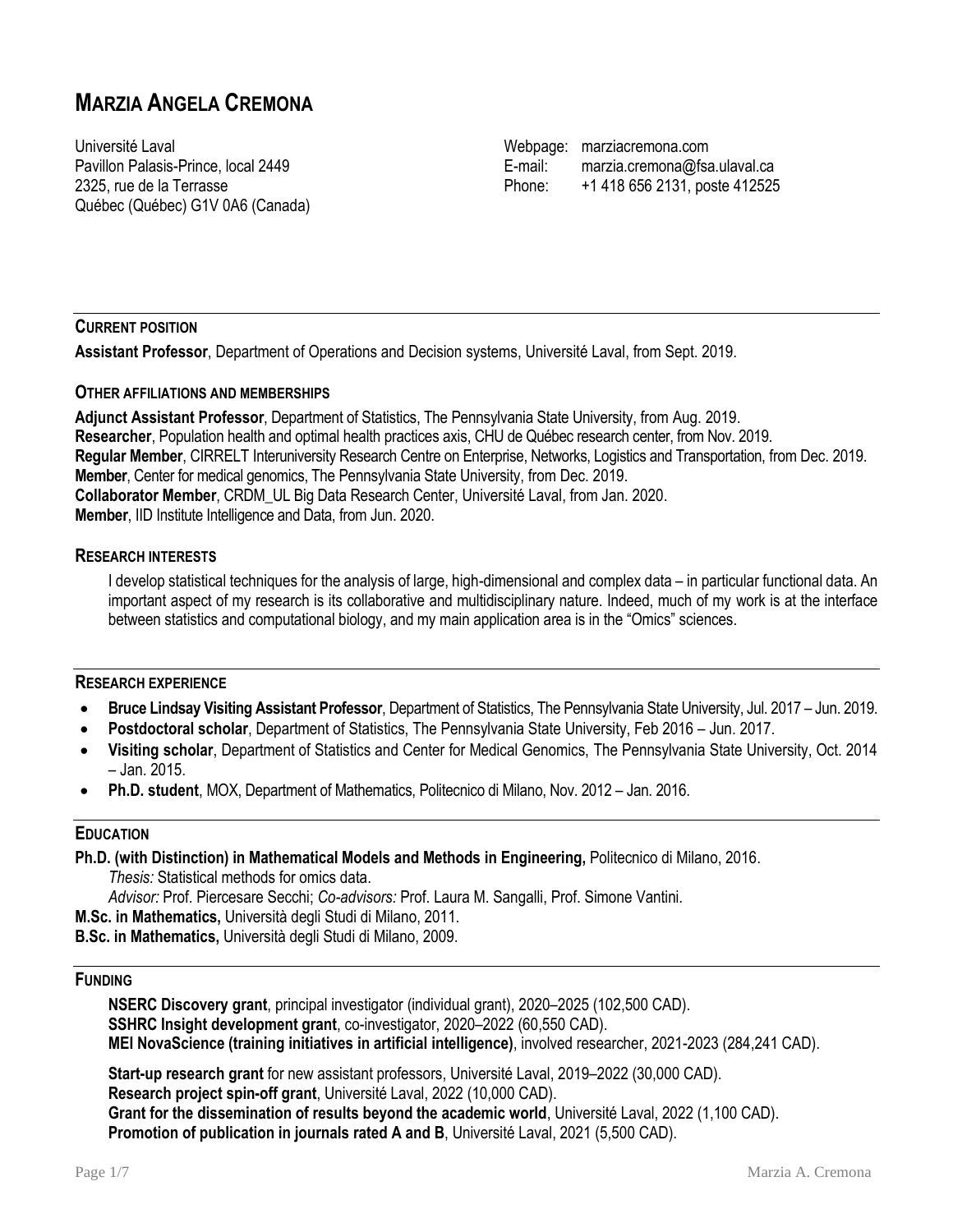**Promotion of publication in journals rated A and B**, Université Laval, 2020 (2,000 CAD).

# **AWARDS AND FELLOWSHIPS**

**Research medal award 2021**, Faculty of Business Administration, Université Laval, 2021. **Research medal award 2020**, Faculty of Business Administration, Université Laval, 2020.

**Mitacs Globalink Research Award** (home academic supervisor), 2022. **Finalist for ISSNAF** (Italian Scientists and Scholars of North America) young investigators award, 2018. **Best presentation** of an Early Career Investigator at the joint conference CFE-CMStatistics, 2017.

**Travel support** to attend NRC 2018, 20th Meeting of New Researchers in Statistics and Probability, 2018. **Travel support** to attend 2017 UCLA CGSI Computational Genomics Summer Institute, Long course, 2017. **Postdoctoral travel award**, The Pennsylvania State University, 2017. **International mobility award**, Politecnico di Milano, 2014. **Ph.D. scholarship** in the field of "Genomic Computing", 2012–2015.

**PUBLICATIONS IN PEER-REVIEWED JOURNALS** (\* co-first authors, † co-corresponding authors)

# **Submitted**

- 1. **Cremona**, Chiaromonte (Submitted[\) Probabilistic K-mean with local alignment for clustering and motif discovery in functional](https://arxiv.org/abs/1808.04773)  [data](https://arxiv.org/abs/1808.04773). *arXiv* 1808.04773.
- 2. Severino, **Cremona**, Dadié (Submitted[\) COVID-19 effects on the Canadian term structure of interest rates.](https://ssrn.com/abstract=3762628) *SSRN* 3762628.
- 3. Jalili, **Cremona**, Palluzzi (Submitted) [Rescuing biologically relevant consensus regions across replicated samples.](https://doi.org/10.1101/2021.09.23.461528) *bioRxiv* 2021.09.23.461528.
- 4. Dang, **Cremona**, Chiaromonte (Submitted) *smoothEM*[: a new approach for the simultaneous assessment of smooth patterns](https://arxiv.org/abs/2206.05718)  [and spikes.](https://arxiv.org/abs/2206.05718) *arXiv* 2206.05718.
- 5. Catania, Zanini, Landa, **Cremona**, Watson, Aleo, Aiken, Sasso, Bagnasco (Submitted) Effect of nurses' intention to leave and nurse workload on in-hospital patient mortality in Italy: a descriptive and regressional study.

# **Published**

- 6. Arbeithuber, **Cremona**, Hester, Barrett, Higgins, Anthony, Chiaromonte, Diaz, Makova (2022) [Advanced age increases](https://doi.org/10.1073/pnas.2118740119)  [frequencies of de novo mitochondrial mutations in macaque oocytes and somatic tissues.](https://doi.org/10.1073/pnas.2118740119) *Proceedings of the National Academy of Sciences* 119(15): e2118740119. *[Press release](https://science.psu.edu/news/Makova4-2022)*.
- 7. Boschi, Di Iorio, Testa, Cremona<sup>†</sup>, Chiaromonte<sup>†</sup> (2021[\) Functional data analysis characterizes the shapes of the first COVID-](https://doi.org/10.1038/s41598-021-95866-y)[19 epidemic wave in Italy.](https://doi.org/10.1038/s41598-021-95866-y) *Scientific Reports* 11: 17054. *[Press release 1,](https://news.psu.edu/story/666631/2021/08/30/research/staying-home-primary-care-and-limiting-contagion-hubs-may-curb) [Press release 2](https://www.santannapisa.it/en/news/covid-19-italy-statistics-sheds-light-reasons-behind-heterogeneity-mortality-rates-across).*
- 8. Guiblet\*, Cremona\*, Harris, Chen, Eckert, Chiaromonte<sup>†</sup>, Huang<sup>†</sup>, Makova† (2021) Non-B DNA: a major contributor to small- [and large-scale variation in nucleotide substitution frequencies across the genome.](https://doi.org/10.1093/nar/gkaa1269) *Nucleic Acids Research* 49(3): 1497–1516. *[Press release](https://science.psu.edu/news/Makova2-2021).*
- 9. Chen\*, Cremona\*, Qi, Mitra, Chiaromonte<sup>†</sup>, Makova<sup>†</sup> (2020) Human L1 transposition dynamics unrevealed with functional [data analysis.](https://doi.org/10.1093/molbev/msaa194) *Molecular Biology and Evolution* 37(12): 3576–3600. *[Press release](https://news.psu.edu/story/633551/2020/09/29/research/scientists-take-step-toward-understanding-jumping-genes-effect).*
- 10. Arbeithuber, Hester, **Cremona**, Stoler, Zaidi, Higgins, Anthony, Chiaromonte, Diaz, Makova (2020[\) Age-related accumulation](https://doi.org/10.1371/journal.pbio.3000745)  [of de novo mitochondrial mutations in mammalian oocytes](https://doi.org/10.1371/journal.pbio.3000745) and somatic tissues. *PLoS Biology* 18(7): e3000745. *[Press release](https://news.psu.edu/story/621812/2020/07/15/research/new-mutations-accumulate-reproductive-cells-older-mice).*
- 11. Di Iorio, Chiaromonte, **Cremona** (2020[\) On the bias of H-scores for comparing biclusters, and how to correct it.](https://doi.org/10.1093/bioinformatics/btaa060) *Bioinformatics* 36(9): 2955–2957.
- 12. Mei, Arbeithuber, **Cremona**, DeGiorgio, Nekrutenko (2019) [A high resolution view of adaptive event](https://doi.org/10.1093/gbe/evz197) dynamics in a plasmid. *Genome Biology and Evolution* 11(10): 3022–3034.
- 13. **Cremona**, Xu, Makova, Reimherr, Chiaromonte, Madrigal (2019) [Functional data analysis for computational biology.](https://doi.org/10.1093/bioinformatics/btz045)  *Bioinformatics* 35(17): 2311–2313.
- 14. Guiblet\*, Cremona\*, Cechova, Harris, Kejnovska, Kejnovsky, Eckert, Chiaromonte<sup>†</sup>, Makova<sup>†</sup> (2018) Long-read sequencing [technology indicates genome-wide effects of non-B DNA on polymerization speed and error rate.](https://doi.org/10.1101/gr.241257.118) *Genome Research* 28: 1767-1778. *[Press release](https://news.psu.edu/story/547657/2018/11/13/research/dna-structure-impacts-rate-and-accuracy-dna-synthesis).*
- 15. Cremona\*, Pini\*, Cumbo, Makova, Chiaromonte<sup>†</sup>, Vantini<sup>†</sup> (2018[\) IWTomics: testing high-resolution sequence-](https://doi.org/10.1093/bioinformatics/bty090)based "Omics" [data at multiple locations and scales.](https://doi.org/10.1093/bioinformatics/bty090) *Bioinformatics* 34(13): 2289-2291.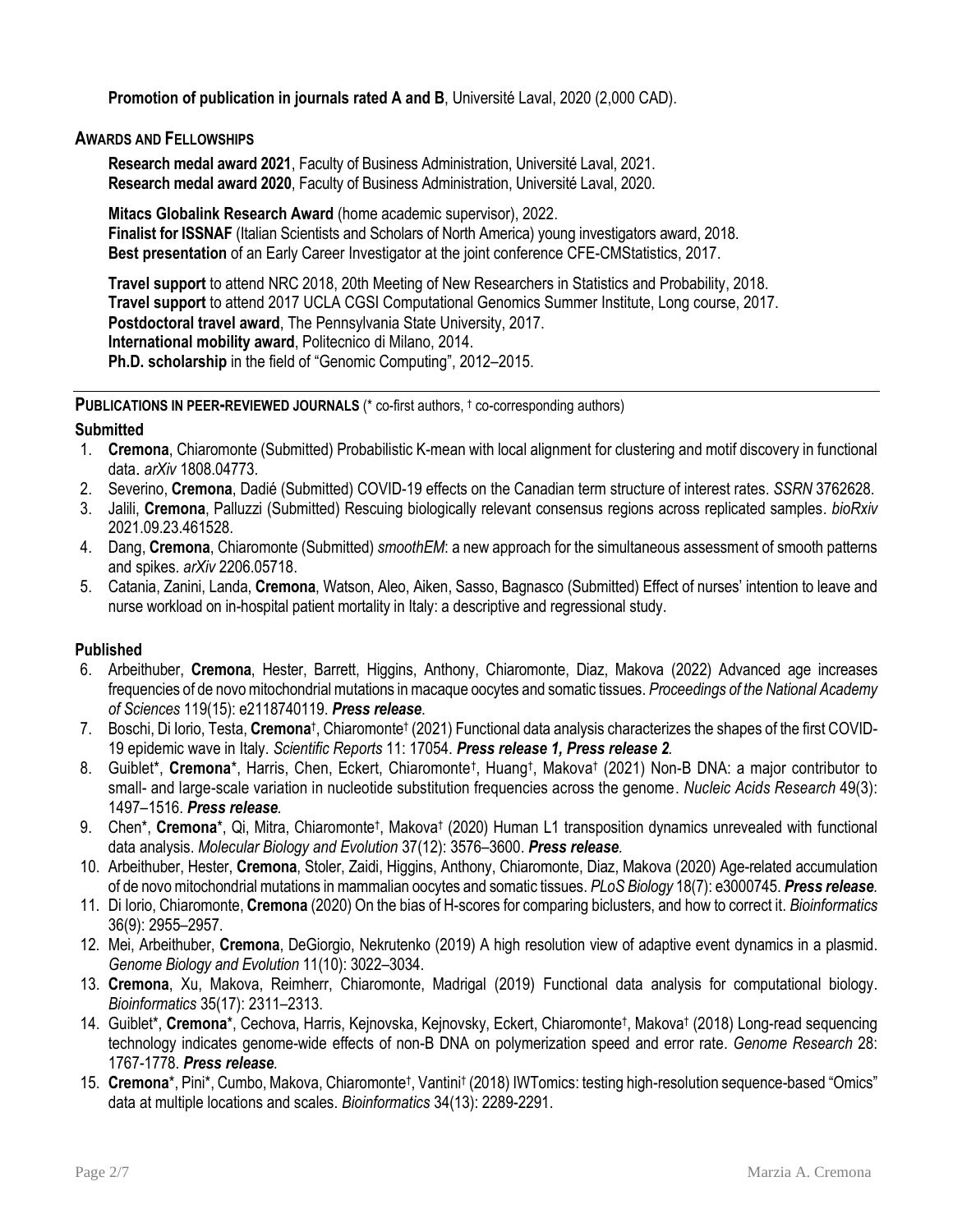- 16. Campos-Sànchez<sup>\*</sup>, Cremona<sup>\*</sup>, Pini, Chiaromonte<sup>†</sup>, Makova† (2016) Integration and fixation preferences of human and mouse [endogenous retroviruses uncovered with functional data analysis.](https://doi.org/10.1371/journal.pcbi.1004956) *PLoS Computational Biology* 12(6): e1004956.
- 17. **Cremona**, Liu, Hu, Bruni, Lewis (2016) [Predicting railway wheel wear under uncertainty of wear coefficient, using universal](https://doi.org/10.1016/j.ress.2016.05.012)  [kriging.](https://doi.org/10.1016/j.ress.2016.05.012) *Reliability Engineering and System Safety* 154:49-59.
- 18. **Cremona**, Sangalli, Vantini, Dellino, Pelicci, Secchi, Riva (2015) [Peak shape clustering reveals biological insights.](https://doi.org/10.1186/s12859-015-0787-6) *BMC Bioinformatics* 16:349.

# **CONFERENCE PROCEEDINGS, ABSTRACTS AND BOOK CHAPTERS**

- 19. Arbeithuber, Hester, **Cremona**, Barret, Higgins, Anthony, Diaz, Makova (2021) [Advanced age increases frequencies of de](https://doi.org/10.1002/em.22458)  [novo mitochondrial mutations in macaque oocytes and somatic tissues.](https://doi.org/10.1002/em.22458) Abstracts from the Environmental Mutagenesis and Genomics Society 52nd Annual Meeting. *Environmental and Molecular Mutagenesis* 62(S1): 52-52.
- 20. Torres-Gonzalez, Arbeithuber, Hester, **Cremona**, Stoler, Higgins, Anthony, Chiaromonte, Diaz, Makova (2020) [Duplex](https://doi.org/10.1038/s41431-020-00741-5)  [sequencing uncovers age-related increase in the frequency of de novo indels in mouse mitochondrial DNA.](https://doi.org/10.1038/s41431-020-00741-5) Abstracts from the 53rd European Society of Human Genetics (ESHG) Conference: e-Posters. *European Journal of Human Genetics* 28(S1): 1007-1008.
- 21. Eckert, Hile, Guiblet, **Cremona**, Stein, Huang, Chiaromonte, Makova (2020) [G-quadruplex sequences are barriers to](https://doi.org/10.1002/em.22405)  [replicative DNA polymerases and hotspots of mutagenesis.](https://doi.org/10.1002/em.22405) Abstracts from the Environmental Mutagenesis and Genomics Society 51st Annual Meeting. *Environmental and Molecular Mutagenesis* 61(S1): 47-47.
- 22. **Cremona**, Campos-Sànchez, Pini, Vantini, Makova, Chiaromonte (2017) [Functional data analysis of "Omics" data: how does](https://doi.org/10.1007/978-3-319-55846-2_12)  [the genomic landscape influence integration and fixation of endogenous retroviruses?](https://doi.org/10.1007/978-3-319-55846-2_12) In book: *Functional Statistics and Related Fields* (editors: Aneiros, Bongiorno, Cao, Vieu). Springer.
- 23. **Cremona**, Campos-Sànchez, Pini, Vantini, Makova, Chiaromonte (2016) Functional data analysis at the boundary of "Omics". *Proceedings of IWSM 2016, 31st International Workshop on Statistical Modelling.*
- 24. Azzimonti, **Cremona**, Ghiglietti, Ieva, Menafoglio, Pini, Zanini (2015) [BarCamp: Technology foresight and statistics for the](https://doi.org/10.1007/978-3-319-11149-0_4)  [future.](https://doi.org/10.1007/978-3-319-11149-0_4) In book: *Advances in Complex Data Modeling and Computational Methods in Statistics* (editors: Paganoni, Secchi). Springer.
- 25. **Cremona**, Pelicci, Riva, Sangalli, Secchi, Vantini (2014) Cluster analysis on shape indices for ChIP-seq data. *Proceedings of SIS 2014, 47th Scientific Meeting of the Italian Statistical Society.*
- 26. **Cremona**, Riva, Sangalli, Secchi, Vantini (2013) Clustering ChIP-seq data using peak shape. *Proceedings of SCo 2013, 8th Conference on Complex Data Modeling and Computationally Intensive Statistical Methods for Estimation and Prediction.*

# **SOFTWARE**

- **rmspc**: Multiple Sample Peak Calling. *[Bioconductor R package](https://doi.org/doi:10.18129/B9.bioc.rmspc)*.
- **ProbKMA-FMD**: Functional Motif Discovery via ProbKMA. [R code.](https://github.com/marziacremona/ProbKMA-FMD)
- **IWTomics**: Interval-Wise Testing for Omics Data. *[Bioconductor R package](http://bioconductor.org/packages/IWTomics)* and *[Galaxy tool.](https://usegalaxy.org/)*
- **SIC-ChIP:** Shape Index Clustering for ChIP-seq peaks[. Command line R script.](https://github.com/marziacremona/SIC-ChIP)

# **OTHER**

- UNEP Global review of sustainable public procurement 2022 (role: research and writing for Chapter 6 Sustainable procurement in private sector organizations).
- [ECPAR Sustainable procurement barometer 2020](https://www.ecpar.org/en/sustainable-procurement-barometer) (role: scientific support and review).

# **TEACHING AND SUPERVISION EXPERIENCE**

# **Instructor** (full responsibility)

*Introduction to Simulation and Visualization* (Winter 2022) *Audience:* business administration undergraduates. Université Laval. *In French.*

*Machine Learning in Finance* (Winter 2022) *Audience:* finance MSc and PhD students. Université Laval. *In French.*

*Machine Learning in Business Administration* (Winter 2021, Fall 2021) *Audience:* business administration MSc and PhD students. Université Laval. *In French.*

*Probability and Statistics for Business* (Fall 2019, Fall 2020, Fall 2021) *Audience:* business administration undergraduates. Université Laval.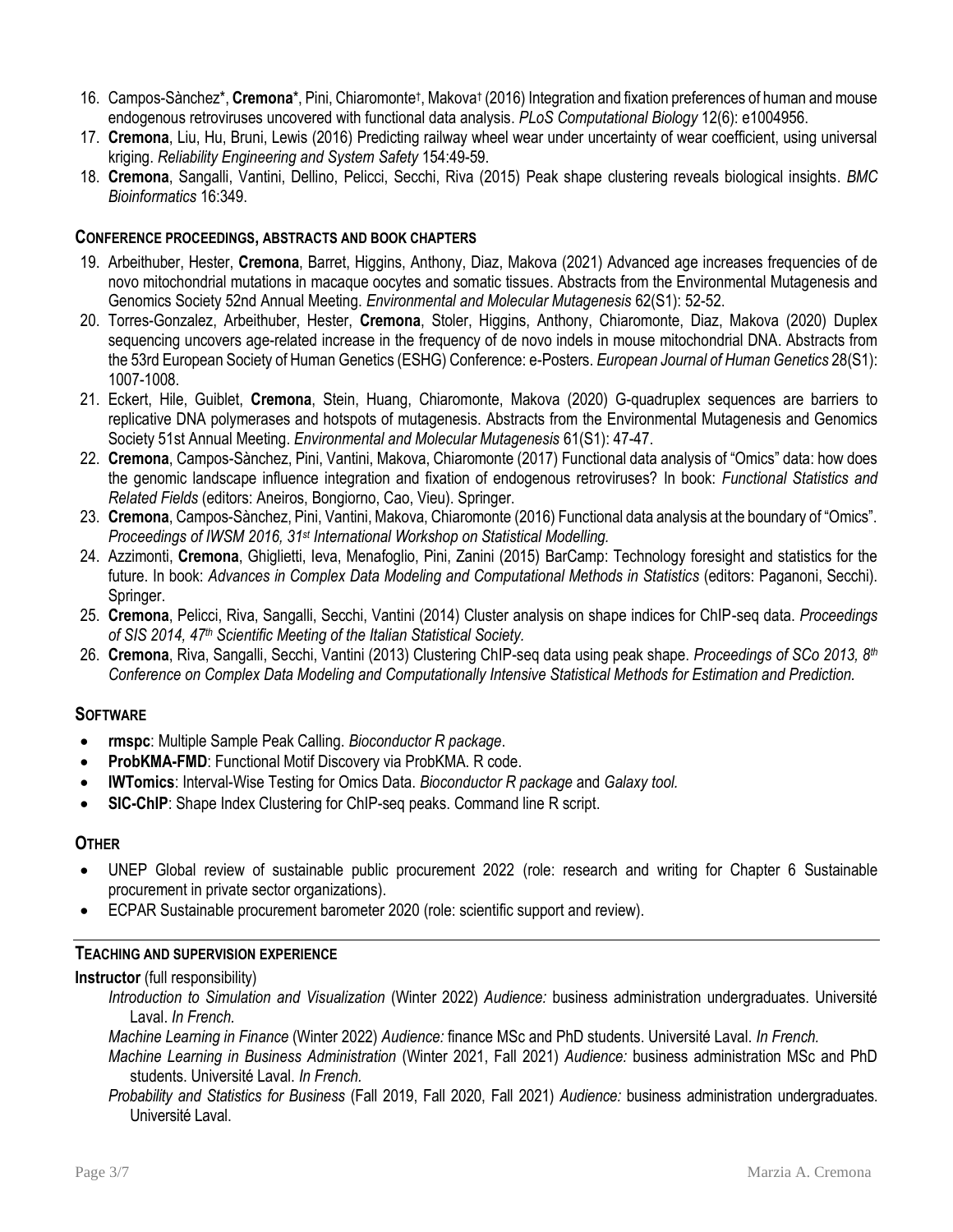*Special Subjects in Quantitative Methods: Statistical Learning Methods and Applications* (Winter 2020) *Audience:* business administration Ph.D. students. Université Laval.

*Applied Regression Analysis* (Fall 2017, Fall 2018) *Audience:* mixed-major undergraduates. The Pennsylvania State University.

# **Guest lecturer**

*Applied Statistics* (Fall 2016) *Audience:* non-statistics graduates. The Pennsylvania State University.

**Teaching assistant** (practice and laboratory class sessions, grading)

*Applied Statistics* (Spring 2015) M.Sc. in Electrical Engineering, Politecnico di Milano.

*Statistics* (Fall 2013) B.Sc. in Energy Engineering, Politecnico di Milano. *In Italian.*

*Probability and Mathematical Statistics* (Spring 2013) B.Sc. in Management Engineering, Politecnico di Milano. *In Italian.* **Tutor** (student assistance)

*Probability and Mathematical Statistics* (Spring 2015) B.Sc. in Management Engineering, Politecnico di Milano.

*Basics of Statistics and Biomedical Signals* (Spring 2015) B.Sc. in Biomedical Engineering, Politecnico di Milano.

*Statistics* (Fall 2013, Spring 2014) B.Sc. in Energy Engineering, Politecnico di Milano.

*Mathematical Analysis 2* (Spring 2011) B.Sc. in Mathematics, Università degli Studi di Milano.

*Mathematical Analysis IV* (Spring 2010) B.Sc. in Mathematics, Università degli Studi di Milano.

# **Student and postdoc supervision**

# **Postdoctoral Scholar**

*Lyubov Doroshenko* (co-supervisor), Department of Finance, Insurance and Real Estate, Université Laval, in progress. *Jacopo di Iorio* (informal co-supervisor), Institute of Economics, Sant'Anna School of Advanced Studies and Department of

Statistics, The Pennsylvania State University, in progress.

# **Ph.D.**

*Hesam Hafezalseheh* (co-supervisor), Ph.D. in Biostatistics, Université Laval, in progress.

*Hedayat Fathi* (co-supervisor), Ph.D. in Business Administration – Operations and Decision Systems, Université Laval, in progress.

*Huy Dang* (informal co-supervisor), Ph.D. in Statistics, The Pennsylvania State University, in progress.

*Jacopo di Iorio* (co-supervisor), Ph.D. visiting period, The Pennsylvania State University, 2019.

# **M.Sc.**

*Sarah Lafrance* (co-supervisor), M.Sc. in Operations and Decision Systems, Université Laval, in progress.

*Séka Alex Pacome Nandjo* (co-supervisor), M.Sc. in Statistics, Université Laval, in progress.

*Yuhang (Chloe) Yang* (supervisor), M.Sc. in Statistics, University of Minnesota, Twin Cities, 2022.

*Pathé Conté* (co-supervisor), M.Sc. in Biostatistics, Université Laval, 2022.

*Alice Parodi* (co-advisor), M.Sc. in Mathematical Engineering, Politecnico di Milano, 2013.

# **M.B.A. and B.Sc.**

*Adeniyi Abdel-Fadhel Youssoufou* (supervisor), M.B.A. in Business Analytics, Université Laval, in progress.

*Hibat'Allah Talbi* (supervisor), M.B.A. in Business Analytics, Université Laval, 2021.

*Laila Bentaleb* (supervisor), M.B.A. in Business Analytics, Université Laval, 2021.

*Ikram Selmi* (co-supervisor), B.Sc. in Applied Mathematical Engineering and Modeling, École Nationale Supérieure d'ingénieurs de Tunis, 2020.

# **Ph.D. thesis committee**

*Guillaume Manseau,* Ph.D. in Business Administration – Finance, Université Laval, in progress. *Tobia Boschi*, Ph.D. in Statistics, The Pennsylvania State University, 2022.

# **ACADEMIC SERVICE AND OUTREACH ACTIVITIES**

**Manuscript reviewer**, Journal of the Royal Statistical Society: Series C; Annals of Applied Statistics; Statistical Modelling; Statistical Methods & Applications; Stat; Statistics and Computing; Stats; Sankhya B; Statistical Applications in Genetics and Molecular Biology; Genome Biology and Evolution; Plant Phenomics; IEEE/ACM Transactions on Computational Biology and Bioinformatics; International Review of Financial Analysis.

# **Grant reviewer**, NSERC Alliance.

**Session organizer** and **chair**, ERCIM 2021, joint conference CFE-CMStatistics, 2021.

**Scientific program committee**, ERCIM 2020, joint conference CFE-CMStatistics, 2020.

**Abstract reviewer**, CSSC 2020, Canadian Statistical Student Conference, 2020.

**Session organizer** and **chair**, ERCIM 2019, joint conference CFE-CMStatistics, 2019.

**Session chair**, ENAR 2019 Spring Meeting, 2019.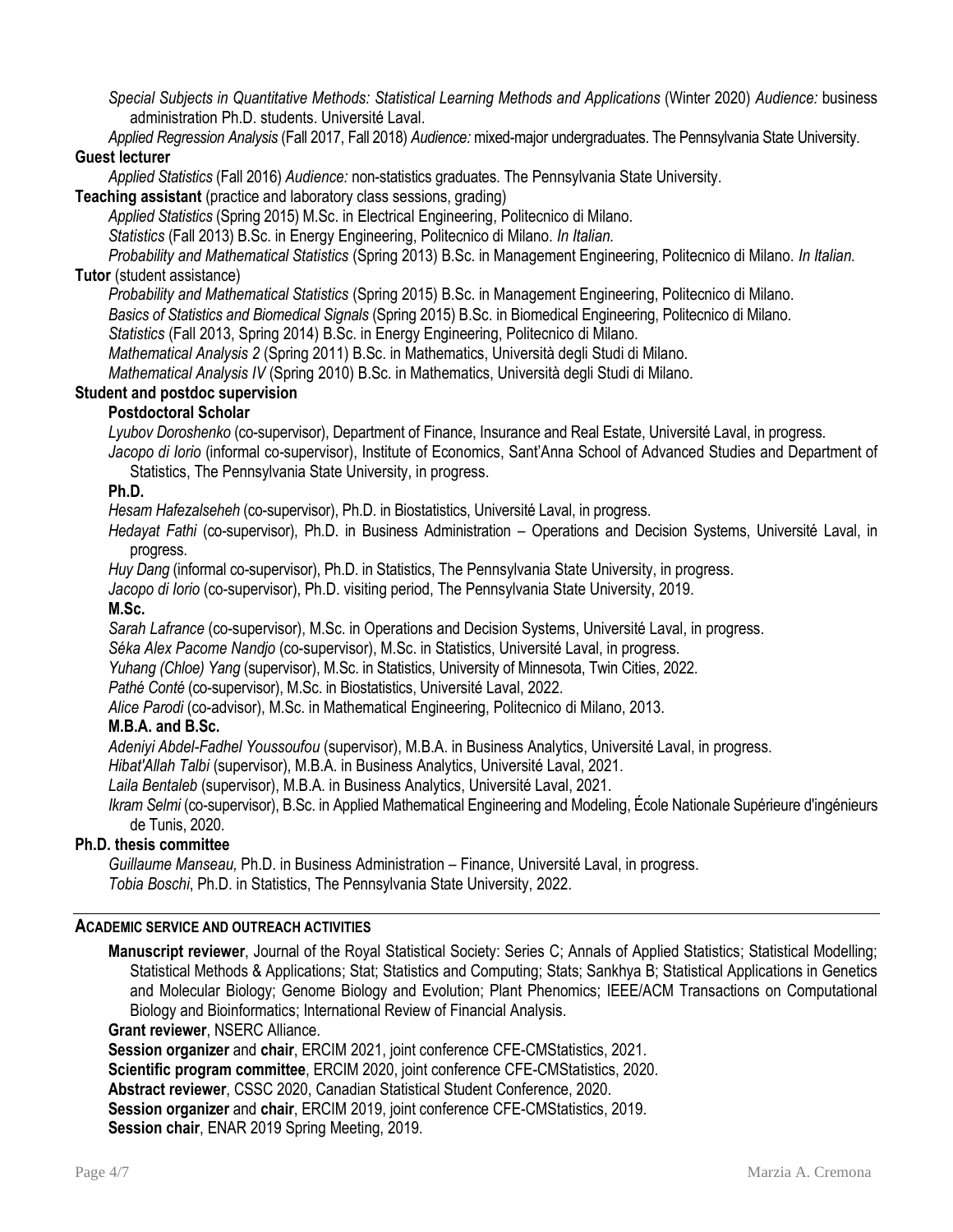**Session organizer** and **chair**, ERCIM 2018, joint conference CFE-CMStatistics, 2018. Session chair, NRC 2018, 20<sup>th</sup> Meeting of New Researchers in Statistics and Probability, 2018. **Session chair**, Workshop on Emerging Methods for Sequence Analysis, 2018. **Committee member,** Penn State Postdoctoral Society outstanding postdoc mentor award, 2018. **Judge**, PJAS Pennsylvania Junior Academy of Science, 2018. **Journal club organizer**, 2017 UCLA CGSI Computational Genomics Summer Institute, 2017. **Committee member**, Penn State Postdoctoral Society outstanding postdoc award, 2017. **Judge** and **mentor**, ASA DataFest, 2017-2018. **Judge**, PSU Graduate Exhibition, 2017. **Session co-organizer**, StaTalk on Biostatistics, 2015. **Conference co-organizer**, SCo-BarCamp "Technology Foresight and Statistics for the Future", 2013. **Volunteer researcher**, European Researchers' nights, 2013-2015.

# **INVITED PRESENTATIONS**

- 1. Cremona, Chiaromonte, Makova (Jul. 2021) Functional data analysis of high-resolution "Omics" data. **ISI WSC 2021, World Statistics Congress**, *online*.
- 2. Cremona, Boschi, Di Iorio, Testa, Chiaromonte (Apr. 2021) Statistical learning methods for functional data with applications to the study of COVID-19 in Italy. **CIRRELT webinar**, *online*.
- 3. Cremona, Chiaromonte, Makova (Mar. 2020) Functional data analysis applications to "Omics" sciences. **Women in Data Science Saguenay**, *Chicoutimi*.
- 4. Cremona, Chiaromonte, Makova (Dec. 2019) Functional data analysis applications to Omics sciences. *ERCIM 2019, joint conference CFE-CMStatistics, London*.
- 5. Cremona, Chiaromonte, Makova (Dec. 2018) Using Interval-Wise Testing to investigate high-resolution "Omics" data at multiple locations and scales. *ERCIM 2018, joint conference CFE-CMStatistics, Pisa.*
- 6. Cremona, Chiaromonte (Oct. 2018) Probabilistic K-mean with local alignment to locally cluster curves and discover functional motifs. **Workshop on Advances in Functional Data Analysis: cluster, location and shape**, *Rennes*.
- 7. Cremona (Oct. 2018) Probabilistic K-mean with local alignment for functional motif discovery. **ISSNAF Annual Event** (ISSNAF young investigators award finalists' presentations), *Washington*.
- 8. Cremona, Chiaromonte (Dec. 2017) Probabilistic K-mean with local alignment for functional motif discovery. *ERCIM 2017, joint conference CFE-CMStatistics, London*.
- 9. Cremona (Jul. 2017) Functional Data Analysis testing and linear modeling for high-resolution "Omics" data. *2017 UCLA CGSI Computational Genomics Summer Institute, Los Angeles.*

# **INVITED DEPARTMENTAL SEMINARS**

- 10. Cremona, Boschi, Di Iorio, Testa, Chiaromonte (Dec. 2020) The shapes of an epidemic: using functional data analysis to characterize COVID-19 in Italy. *Université du Québec à Montréal, online*.
- 11. Cremona, Boschi, Di Iorio, Testa, Chiaromonte (Nov. 2020) The shapes of an epidemic: using functional data analysis to characterize COVID-19 in Italy. *R. Clifton Bailey statistics seminars, George Mason University, online*.
- 12. Cremona, Chiaromonte (May 2019) Probabilistic K-mean with local alignment to locally cluster curves and discover functional motifs. *University of Augsburg*, *Augsburg.*
- 13. Cremona (Feb. 2019) Using functional data analysis to exploit high-resolution "Omics" data. *Clemson University*, *Clemson.*
- 14. Cremona (Feb. 2019) Using functional data analysis to exploit high-resolution "Omics" data. *American University*, *Washington.*
- 15. Cremona (Feb. 2019) Using functional data analysis to exploit high-resolution "Omics" data. *University of Canterbury*, *Chistchurch.*
- 16. Cremona (Jan. 2019) Using functional data analysis to exploit high-resolution "Omics" data. *University of Otago*, *Dunedin.*
- 17. Cremona (Jan. 2019) Using functional data analysis to exploit high-resolution "Omics" data. *Wayne State University*, *Detroit.*
- 18. Cremona (Jan. 2019) Using functional data analysis to exploit high-resolution "Omics" data. *University of Glasgow*, *Glasgow.*
- 19. Cremona (Jan. 2019) Using functional data analysis to exploit high-resolution "Omics" data. *University of South Florida*, *Tampa.*
- 20. Cremona (Nov. 2018) Using functional data analysis to exploit high-resolution "Omics" data. *Miami University*, *Oxford.*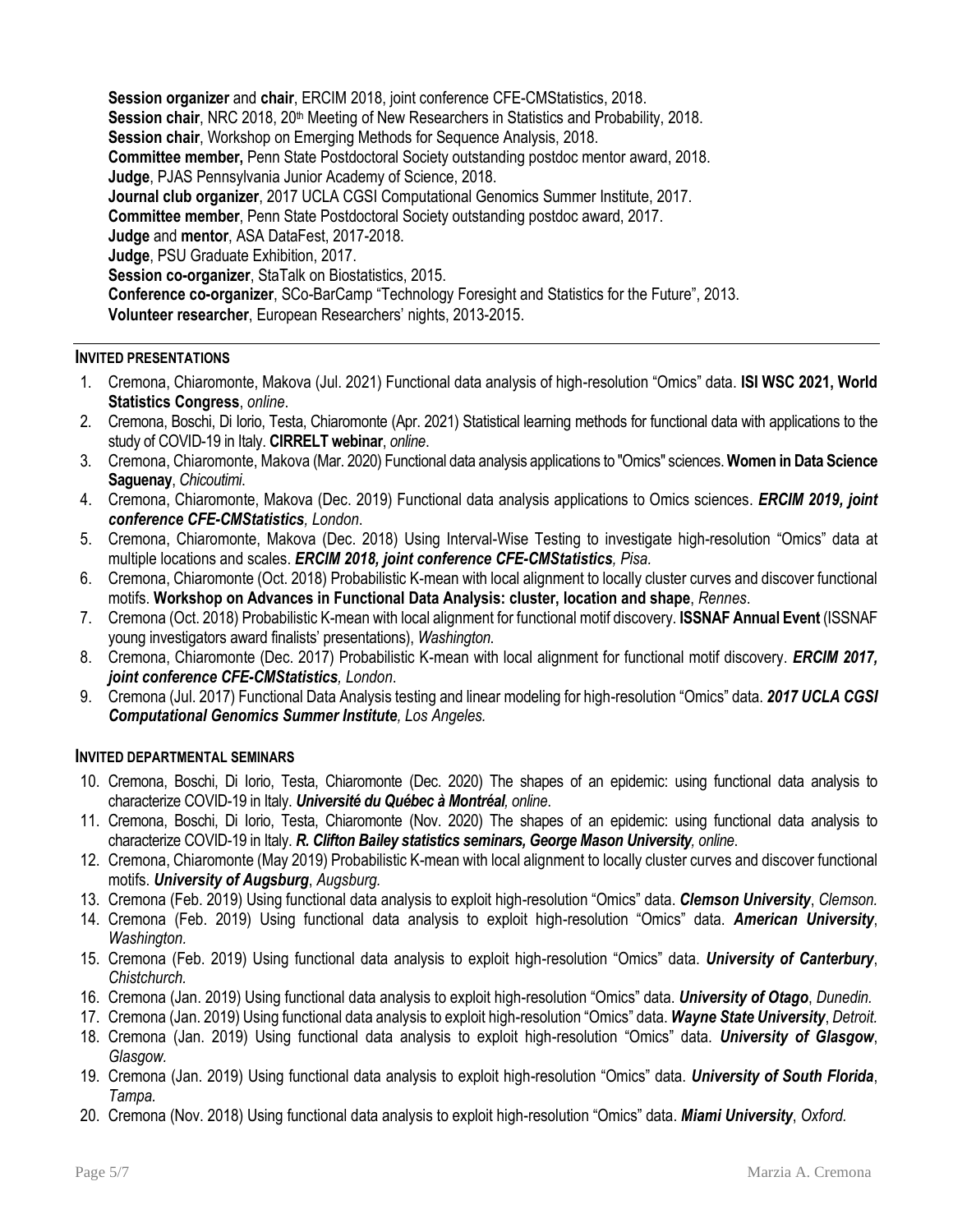21. Cremona, Chiaromonte (Mar. 2017) Discovering motifs in "Omics" signals using local clustering of curves. *Sant'Anna School of Advanced Studies, Pisa.*

# **CONTRIBUTED PRESENTATIONS AND POSTERS**

- 22. Cremona, Dang, Chiaromonte (May 2022) *smoothEM*: a new approach for the simultaneous assessment of smooth curves and spikes. *SSC 2022 Statistical Society of Canada Annual Meeting*, o*nline*.
- 23. Cremona, Severino, Dadié (Dec. 2021) COVID-19 effects on the Canadian term structure of interest rates. **ERCIM 2021, joint conference CFE-CMStatistics**, *online*.
- 24. Cremona, Boschi, Di Iorio, Testa, Chiaromonte (Jul. 2021) Functional data analysis characterizes the shapes of the COVID-19 epidemics in Italy. **Statistics 2021 Canada**, *online*.
- 25. Cremona, Boschi, Chiaromonte (Jun. 2021) Probabilistic local clustering of misaligned functional data: analysis of Italian COVID-19 death curves. **IWFOS 2021 International Workshop on Functional and Operatorial Statistics**, o*nline*.
- 26. Cremona, Boschi, Di Iorio, Testa, Chiaromonte (Jun. 2021) Functional data analysis characterizes the shapes of the COVID-19 epidemics in Italy. *SSC 2021 Statistical Society of Canada Annual Meeting*, o*nline*.
- 27. Cremona, Chiaromonte (Mar. 2019) Probabilistic K-mean with local alignment for functional motif discovery. *ENAR 2019 Spring Meeting, Philadelphia.*
- 28. Cremona, Chiaromonte (Jul. 2018) Probabilistic K-mean with local alignment for functional motif discovery. *JSM 2018, Joint Statistical Meetings, Vancouver.*
- 29. Cremona (Jul. 2018) Functional data analysis applications in "Omics" sciences. *NRC 2018, 20th Meeting of New Researchers in Statistics and Probability, Burnaby.*
- 30. Cremona, Chiaromonte (Jul. 2018) Probabilistic K-mean with local alignment for functional motif discovery. *DSSV 2018, Data Science, Statistics & Visualization, Wien.*
- 31. Cremona, Campos-Sànchez, Pini, Vantini, Makova, Chiaromonte (Jun. 2017) Functional data analysis of "Omics" data: how does the genomic landscape influence integration and fixation of endogenous retroviruses? *IWFOS 2017, 4th International Workshop on Functional and Operatorial Statistics, La Coruña.*
- 32. Campos-Sànchez, Cremona, Pini, Chiaromonte, Makova (May 2016) Integration and fixation preferences of human and mouse endogenous retroviruses uncovered with functional data analysis (poster). *The Biology of Genomes, Cold Spring Harbor.*
- 33. Cremona, Pelicci, Riva, Sangalli, Secchi, Vantini (Sept. 2014) ChIP-seq peak shape clustering analysis. *EPIGEN-MiChroNetwork Chromatin Seminar "Gene Regulation through Chromatin Structure", Milano.*
- 34. Cremona, Pelicci, Riva, Sangalli, Secchi, Vantini (Jun. 2014) Cluster analysis on shape indices for ChIP-seq data. *SIS 2014, 47th Scientific Meeting of the Italian Statistical Society, Cagliari.*
- 35. Cremona, Riva, Sangalli, Secchi, Vantini (Sept. 2013) Clustering ChIP-seq data using peak shape (poster). *SCo 2013, 8th Conference on Complex Data Modeling and Computationally Intensive Statistical Methods for Estimation and Prediction, Milano.*
- 36. Cremona, Sangalli, Secchi, Vantini (Jun. 2013) Clustering of ChIP-seq data through peak shape. *ABS 2013 Applied Bayesian Statistics School "Bayesian Methods for Variable Selection with Applications to High Dimensional Data", Como.*

# **PRESENTATIONS AT HOME INSTITUTION**

# **At Université Laval**

37. Cremona, Chiaromonte (Jan. 2020) Probabilistic K-mean with local alignment to locally cluster curves and discover functional motifs. *Statistics Department Seminar.*

# **At The Pennsylvania State University**

- 38. Cremona (Feb. 2019) Using functional data analysis to exploit high-resolution "Omics" data. *Statistics Department Colloquium.*
- 39. Cremona (Jun. 2018) Discovering functional motifs in "Omics" curves using probabilistic K-mean with local alignment. *Workshop on Emerging Methods for Sequence Analysis.*
- 40. Guiblet, Cremona, Cechova, Harris (Oct. 2017) Non-B DNA affects polymerase progression and error rates in sequencers and living cells. *Genomics Seminar.*
- 41. Cremona (Apr. 2017) Exploiting high-resolution "Omics" data with Functional Data Analysis. *Statistics Department Seminar*.
- 42. Cremona (Feb. 2017) Functional Motif Discovery for "Omics" curves. *Genomics Seminar.*
- 43. Cremona (Nov. 2016) Discovering motifs in "Omics" signals using local clustering of curves. *Stochastic Modeling and Computational Statistics Seminar.*